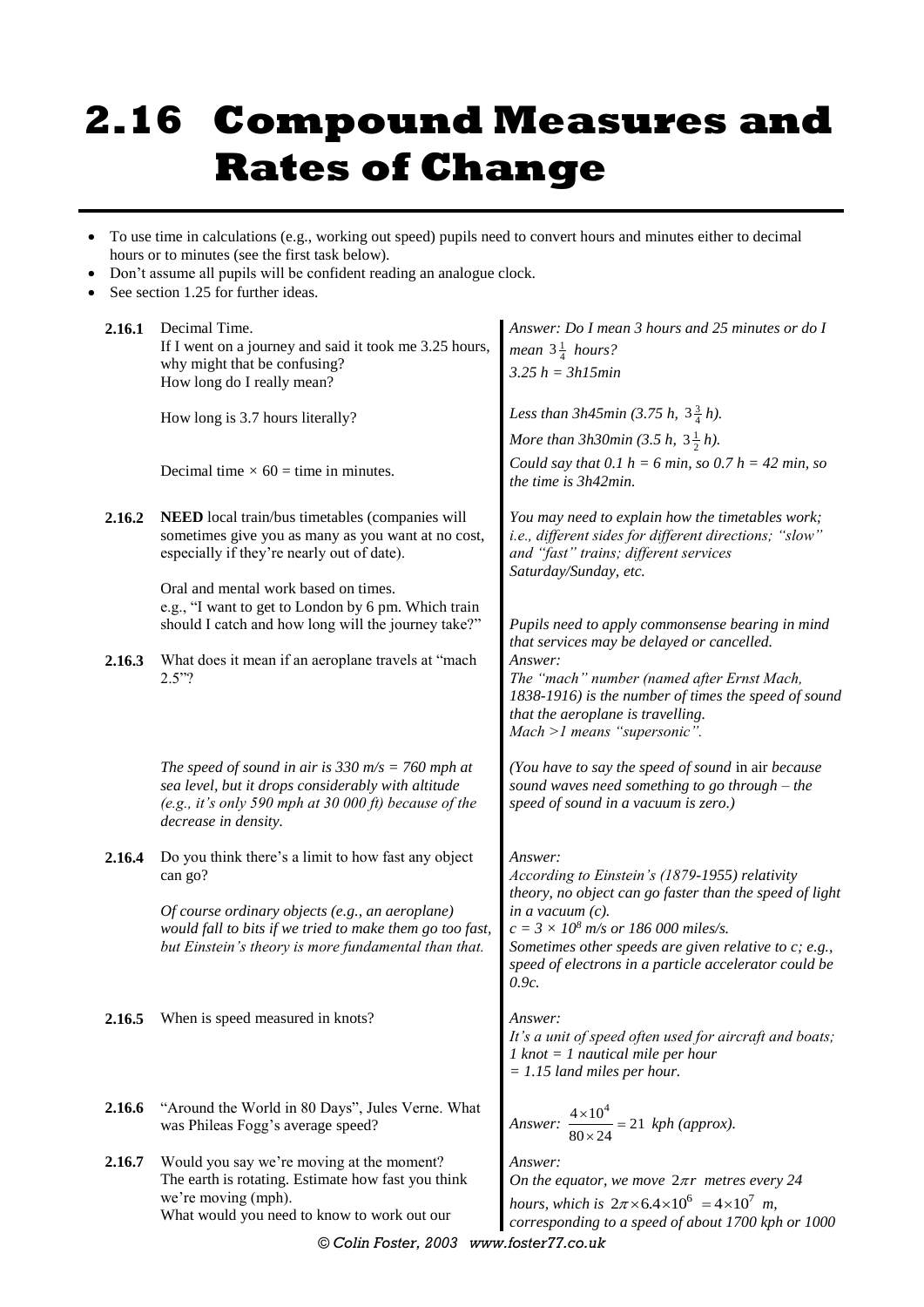|         | speed?                                                                                                                                                                                                                                                                                                                                | mph. Off the equator it's slower.                                                                                                                                                                                                                                                                                                                                                            |  |  |  |  |  |
|---------|---------------------------------------------------------------------------------------------------------------------------------------------------------------------------------------------------------------------------------------------------------------------------------------------------------------------------------------|----------------------------------------------------------------------------------------------------------------------------------------------------------------------------------------------------------------------------------------------------------------------------------------------------------------------------------------------------------------------------------------------|--|--|--|--|--|
|         | Radius of earth = $6.4 \times 10^6$ m<br>(Hint: Imagine we're on the equator.)                                                                                                                                                                                                                                                        | The angular speed is very low (0.25 $^{\circ}$ per min), so we<br>don't notice our direction changing. We can't tell the<br>high speed because the atmosphere, etc. moves with<br>us (like being on a very smooth train at night).                                                                                                                                                           |  |  |  |  |  |
|         | Why doesn't it feel like it?                                                                                                                                                                                                                                                                                                          |                                                                                                                                                                                                                                                                                                                                                                                              |  |  |  |  |  |
| 2.16.8  | Of course, the earth is also orbiting the sun.<br>It takes 8 hours to fly from London to New York, a<br>distance of 3 500 miles. What is the average                                                                                                                                                                                  | Answers:                                                                                                                                                                                                                                                                                                                                                                                     |  |  |  |  |  |
|         | aeroplane speed?<br>Concorde gets there in about $3\frac{1}{2}$ hours. What is                                                                                                                                                                                                                                                        | 440 mph (sub-sonic)                                                                                                                                                                                                                                                                                                                                                                          |  |  |  |  |  |
|         | Concorde's average speed?                                                                                                                                                                                                                                                                                                             | 1000 mph (supersonic; Concorde cruises at about<br>$Mach$ 2)                                                                                                                                                                                                                                                                                                                                 |  |  |  |  |  |
|         | If Concorde could fly non-stop around the world,<br>how long would it take?                                                                                                                                                                                                                                                           | $\frac{4 \times 10^4 \div 1.6}{2} = 25$ hours (just over a day).                                                                                                                                                                                                                                                                                                                             |  |  |  |  |  |
| 2.16.9  | I am standing on the platform at a railway station. An<br>inter-city train speeds through the station and it takes<br>4 seconds to pass me. A few moments later, another                                                                                                                                                              | Answer: If $x$ is the (unknown) length of the trains,<br>then the speed of the first train is $\frac{x}{4}$ and the speed of                                                                                                                                                                                                                                                                 |  |  |  |  |  |
|         | train of the same length comes through going the<br>other way. This second train takes 5 seconds to pass                                                                                                                                                                                                                              | the second is $\frac{x}{5}$ . Their speed relative to each other                                                                                                                                                                                                                                                                                                                             |  |  |  |  |  |
|         | me. How long did it take them to pass each other?                                                                                                                                                                                                                                                                                     | will therefore be $\frac{x}{4} + \frac{x}{5} = \frac{9x}{20}$ . When they pass each<br>other there is a relative distance of $2x$ to cover, so<br>the time taken will be $2x \div \frac{9x}{20} = \frac{40}{9} = 4\frac{4}{9}$ seconds.                                                                                                                                                      |  |  |  |  |  |
|         |                                                                                                                                                                                                                                                                                                                                       |                                                                                                                                                                                                                                                                                                                                                                                              |  |  |  |  |  |
| 2.16.10 | Alison and Beckie run a 100 m race. Alison wins by<br>exactly 1 m. If they run again, but this time Alison<br>starts 1 m behind the starting line, who will win this<br>time?<br>Assume that they both run at steady speeds and<br>perform just as well on the second race.                                                           | Answer: Alison again. When Alison runs her first<br>100 m, Beckie will have got to 99 m, so they'll be<br>level. But then in the next 1 m Alison will overtake<br>and win by 1 cm.                                                                                                                                                                                                           |  |  |  |  |  |
| 2.16.11 | If sound travels at 330 m/s, make up an easy to<br>remember rule (or check one you already know) to<br>work out how far away lightning is when you see the<br>flash and hear the thunder.                                                                                                                                             | Answer: The speed is roughly 1 km every 3 seconds,<br>so one possibility would be "count the seconds from<br>the flash to the thunder $-$ could say 'zero' on the<br>$flash$ – and divide by 3 to find out the distance away<br>in km".                                                                                                                                                      |  |  |  |  |  |
| 2.16.12 | Density. Which weighs more, 1 kg of wood or 1 kg<br>of steel?<br>What is different about 1 kg of wood and 1 kg of<br>steel?                                                                                                                                                                                                           | Answer: the same, of course!<br>The steel would take up much less space (volume)<br>than the wood would.                                                                                                                                                                                                                                                                                     |  |  |  |  |  |
|         | Work out the mass of a cuboid gold bar that is 18 cm<br>by 9 cm by 4.5 cm.                                                                                                                                                                                                                                                            | Volume = $18 \times 9 \times 4.5 = 729$ cm <sup>3</sup> .<br>So mass = $729 \times 19.32 = 14$ kg (or about 30 lb).                                                                                                                                                                                                                                                                          |  |  |  |  |  |
|         | The density of gold is 19.32 $g/cm3$ .<br>Do you think you could lift one?                                                                                                                                                                                                                                                            | Yes. About 14 bags of sugar, or half a sack of<br>potatoes!                                                                                                                                                                                                                                                                                                                                  |  |  |  |  |  |
|         | Could work out how much it would be worth. Prices<br>of gold vary minute by minute, but they're in the<br>region of £7 000 per kg.                                                                                                                                                                                                    | This would give a value of about £100 000.                                                                                                                                                                                                                                                                                                                                                   |  |  |  |  |  |
| 2.16.13 | What would be the value of a silver bar the same<br>size? (The density of silver is<br>10.49 g/cm <sup>3</sup> ; the cost is roughly £100 per kg.))<br>How dense are we?!<br>Average human volume is about 70 litres (see<br>section 2.10.14) and average human mass is around<br>70 kg, so average human density is about 1 kg/litre | You could work it out as above, or scale down.<br>$cost = 100000 \times \frac{10.49}{19.32} \times \frac{100}{7000} = \text{\textsterling} 800 \text{ approx.}$<br>This is "average" human density in two senses. Not<br>all human beings are identical, of course, but also<br>the body is non-uniform. Bones are dense and sink,<br>whereas lungs are relatively light. So this is average |  |  |  |  |  |
|         | or 1 $g/cm3$ . This is the density of water, and that<br>explains why we float, but only just.                                                                                                                                                                                                                                        | density over the whole body as well as the whole<br>population.                                                                                                                                                                                                                                                                                                                              |  |  |  |  |  |